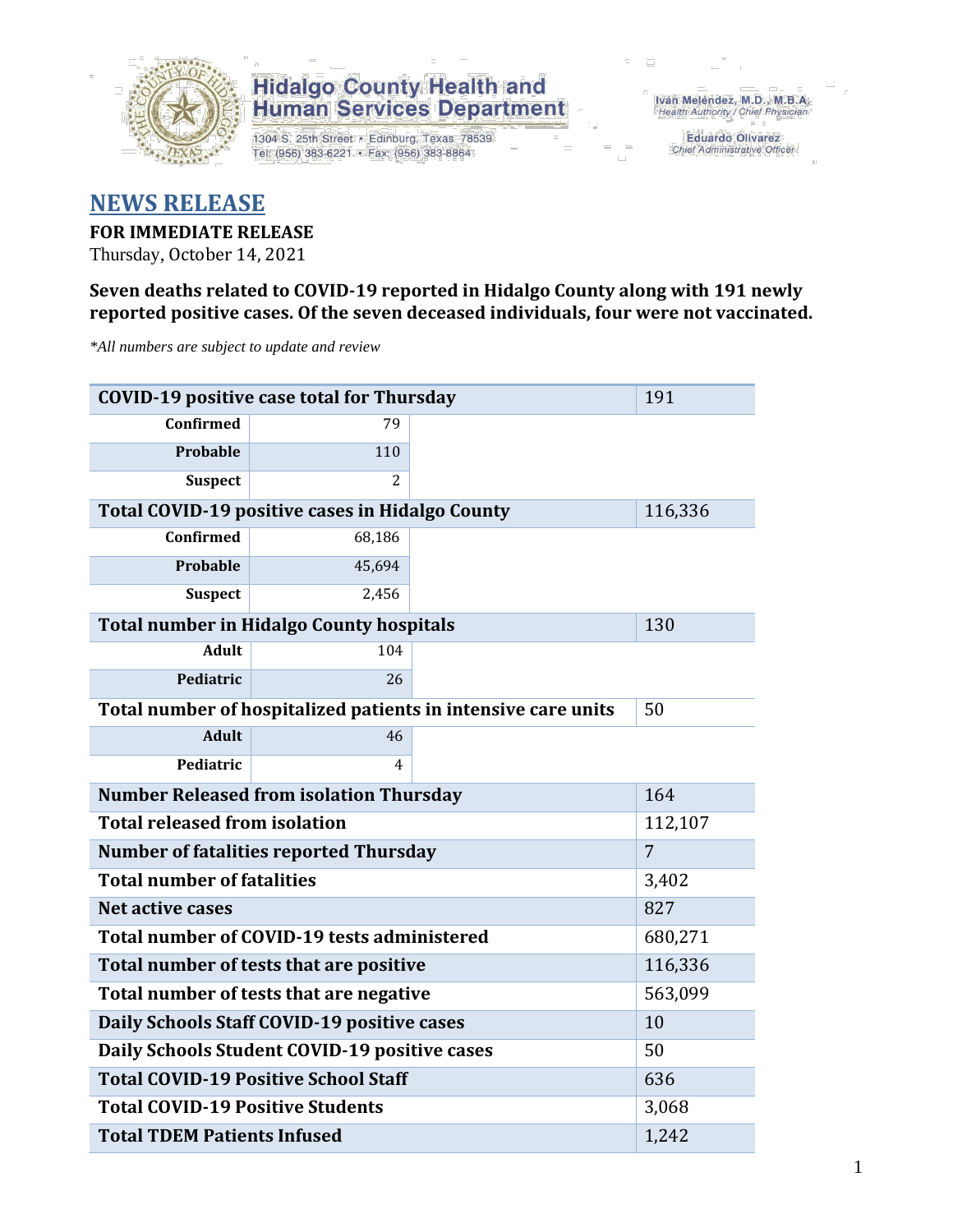

1304 S. 25th Street · Edinburg, Texas 78539 Tel: (956) 383-6221 · Fax: (956) 383-8864

Iván Meléndez, M.D., M.B.A.<br>Health Authority / Chief Physician

**Eduardo Olivarez** Chief Administrative Officer

*Hidalgo County uses the case status definition provided by the Texas Department of State Health Service's 2020 Epi Case Criteria Guide revised November 2020.*

- *1. Confirmed: A person who has tested positive through a molecular or PCR (oral or nasal swabs) test that looks for the presence of the virus's genetic material.*
- *2. Probable: A person who meets presumptive laboratory evidence through detection of COVID-19 by antigen test in a respiratory specimen.*
- *3. Suspect: A person who meets supported laboratory evidence through detection of specific antibodies in serum, plasma, whole body, and no prior history of being confirmed or probable case.*

*For more information of case status definition for COVID-19, please refer to:*

<https://www.dshs.state.tx.us/IDCU/investigation/epi-case-criteria-guide/2020-Epi-Case-Criteria-Guide.pdf>

|  |  | The deaths include: |
|--|--|---------------------|
|--|--|---------------------|

|                         | <b>Age Range</b> | <b>Gender</b> | <b>City</b> |
|-------------------------|------------------|---------------|-------------|
| 1                       | $70+$            | Male          | Donna       |
| $\overline{2}$          | 40s              | Female        | Edinburg    |
| $\overline{\mathbf{3}}$ | 60s              | Male          | Edinburg    |
| 4                       | 40s              | Male          | McAllen     |
| 5                       | 40s              | Male          | McAllen     |
| 6                       | 60s              | Male          | Mission     |
| 7                       | 70+              | Female        | San Juan    |

#### Case Breakdown by Age Group:

| <b>Age Range</b> | <b>Number of Cases</b> |
|------------------|------------------------|
| $0 - 11$         | 54                     |
| 12-19            | 26                     |
| 20s              | 24                     |
| 30 <sub>s</sub>  | 22                     |
| 40s              | 20                     |
| 50s              | 19                     |
| 60s              | 10                     |
| $70+$            | 16                     |
| Total:           | 191                    |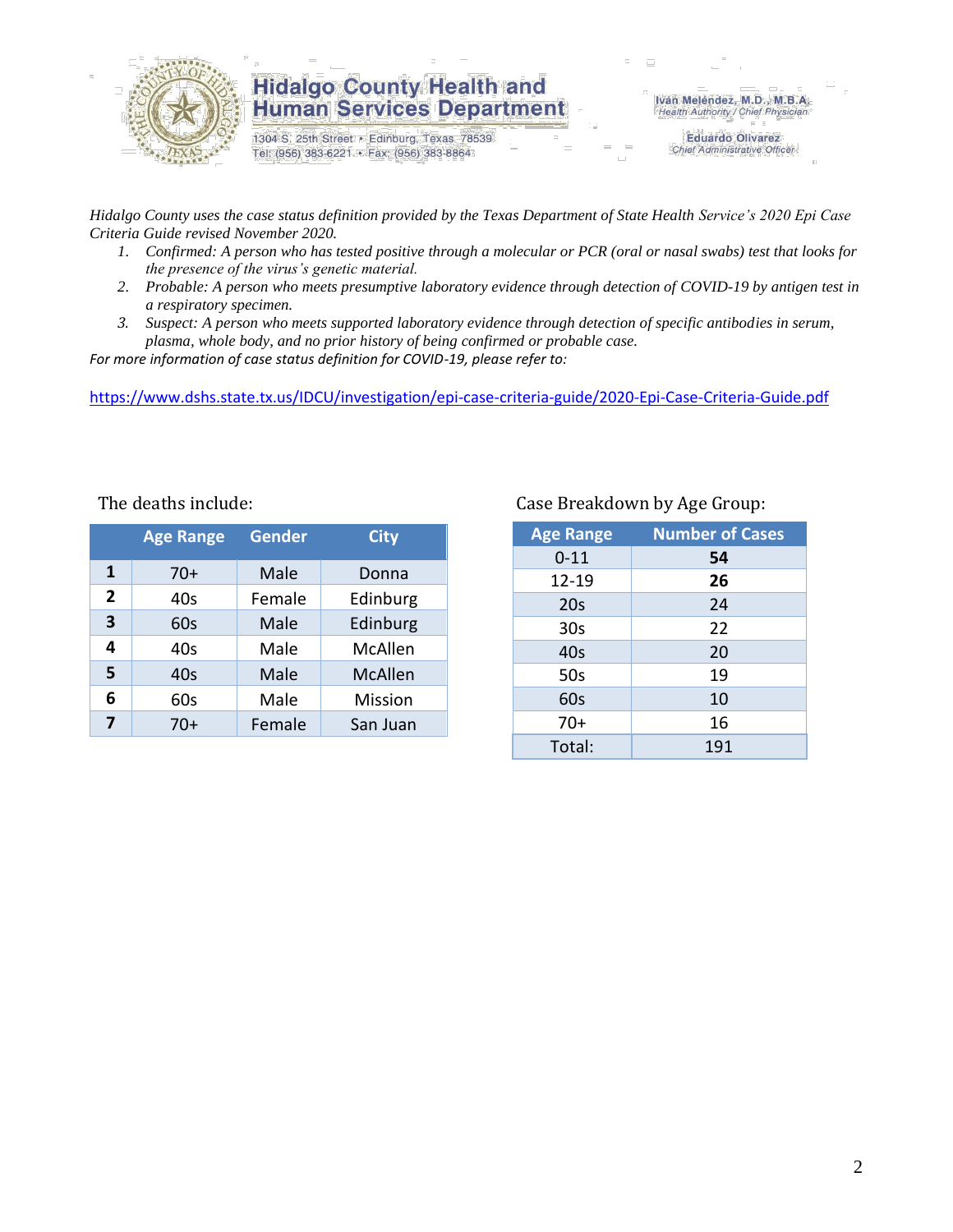

1304 S. 25th Street · Edinburg, Texas 78539 Tel: (956) 383-6221 · Fax: (956) 383-8864

Eduardo Olivarez<br>Chief Administrative Officer

### Thursday, October 14, 2021 positive cases include:

|                  | <b>Age Range</b> | Gender    | <b>City</b> |     | <b>Age Range</b> | Gender | <b>City</b> |
|------------------|------------------|-----------|-------------|-----|------------------|--------|-------------|
| 1                | $0 - 19$         | M         | Alamo       | 97  | $0 - 19$         | F      | Mission     |
| $\mathbf{2}$     | $0 - 19$         | M         | Alamo       | 98  | $0 - 19$         | F      | Mission     |
| 3                | $0 - 19$         | M         | Alamo       | 99  | $0 - 19$         | M      | Mission     |
| 4                | $0 - 19$         | M         | Alamo       | 100 | $0 - 19$         | F      | Mission     |
| 5                | $0 - 19$         | M         | Alamo       | 101 | $0 - 19$         | F      | Mission     |
| 6                | $0 - 19$         | M         | Alamo       | 102 | $0 - 19$         | M      | Mission     |
| $\overline{7}$   | 30 <sub>s</sub>  | F         | Alamo       | 103 | $0 - 19$         | M      | Mission     |
| 8                | $0 - 19$         | F         | Alton       | 104 | $0 - 19$         | M      | Mission     |
| $\boldsymbol{9}$ | $0 - 19$         | M         | Donna       | 105 | $0 - 19$         | F      | Mission     |
| 10               | $0 - 19$         | F         | Donna       | 106 | $0 - 19$         | M      | Mission     |
| 11               | $0 - 19$         | ${\sf M}$ | Donna       | 107 | $0 - 19$         | F      | Mission     |
| 12               | $0 - 19$         | M         | Donna       | 108 | 20s              | M      | Mission     |
| 13               | $0 - 19$         | M         | Donna       | 109 | 20s              | M      | Mission     |
| 14               | 20s              | M         | Donna       | 110 | 20s              | F      | Mission     |
| 15               | 30 <sub>s</sub>  | M         | Donna       | 111 | 30 <sub>s</sub>  | F      | Mission     |
| 16               | 30 <sub>s</sub>  | M         | Donna       | 112 | 30 <sub>s</sub>  | F      | Mission     |
| 17               | 50s              | F         | Donna       | 113 | 30s              | M      | Mission     |
| 18               | 50s              | M         | Donna       | 114 | 30 <sub>s</sub>  | F      | Mission     |
| 19               | 50s              | M         | Donna       | 115 | 40s              | M      | Mission     |
| 20               | $0 - 19$         | M         | Edinburg    | 116 | 40s              | F      | Mission     |
| 21               | $0 - 19$         | F         | Edinburg    | 117 | 40s              | F      | Mission     |
| 22               | $0 - 19$         | м         | Edinburg    | 118 | 50s              | M      | Mission     |
| 23               | $0 - 19$         | M         | Edinburg    | 119 | 50s              | F      | Mission     |
| 24               | $0 - 19$         | F         | Edinburg    | 120 | 50s              | M      | Mission     |
| 25               | $0 - 19$         | ${\sf M}$ | Edinburg    | 121 | 60s              | F      | Mission     |
| 26               | $0 - 19$         | ${\sf M}$ | Edinburg    | 122 | $70+$            | F      | Mission     |
| 27               | $0 - 19$         | F         | Edinburg    | 123 | $70+$            | M      | Mission     |
| 28               | $0 - 19$         | M         | Edinburg    | 124 | $70+$            | M      | Mission     |
| 29               | $0 - 19$         | ${\sf M}$ | Edinburg    | 125 | $70+$            | F      | Mission     |
| 30               | $0 - 19$         | M         | Edinburg    | 126 | $70+$            | F      | Mission     |
| 31               | 20s              | M         | Edinburg    | 127 | $70+$            | M      | Mission     |
| 32               | 20s              | F         | Edinburg    | 128 | $0 - 19$         | F      | Pharr       |
| 33               | 20s              | ${\sf M}$ | Edinburg    | 129 | $0 - 19$         | M      | Pharr       |
| 34               | 20s              | M         | Edinburg    | 130 | $0 - 19$         | M      | Pharr       |
| 35               | 20s              | ${\sf M}$ | Edinburg    | 131 | $0 - 19$         | F      | Pharr       |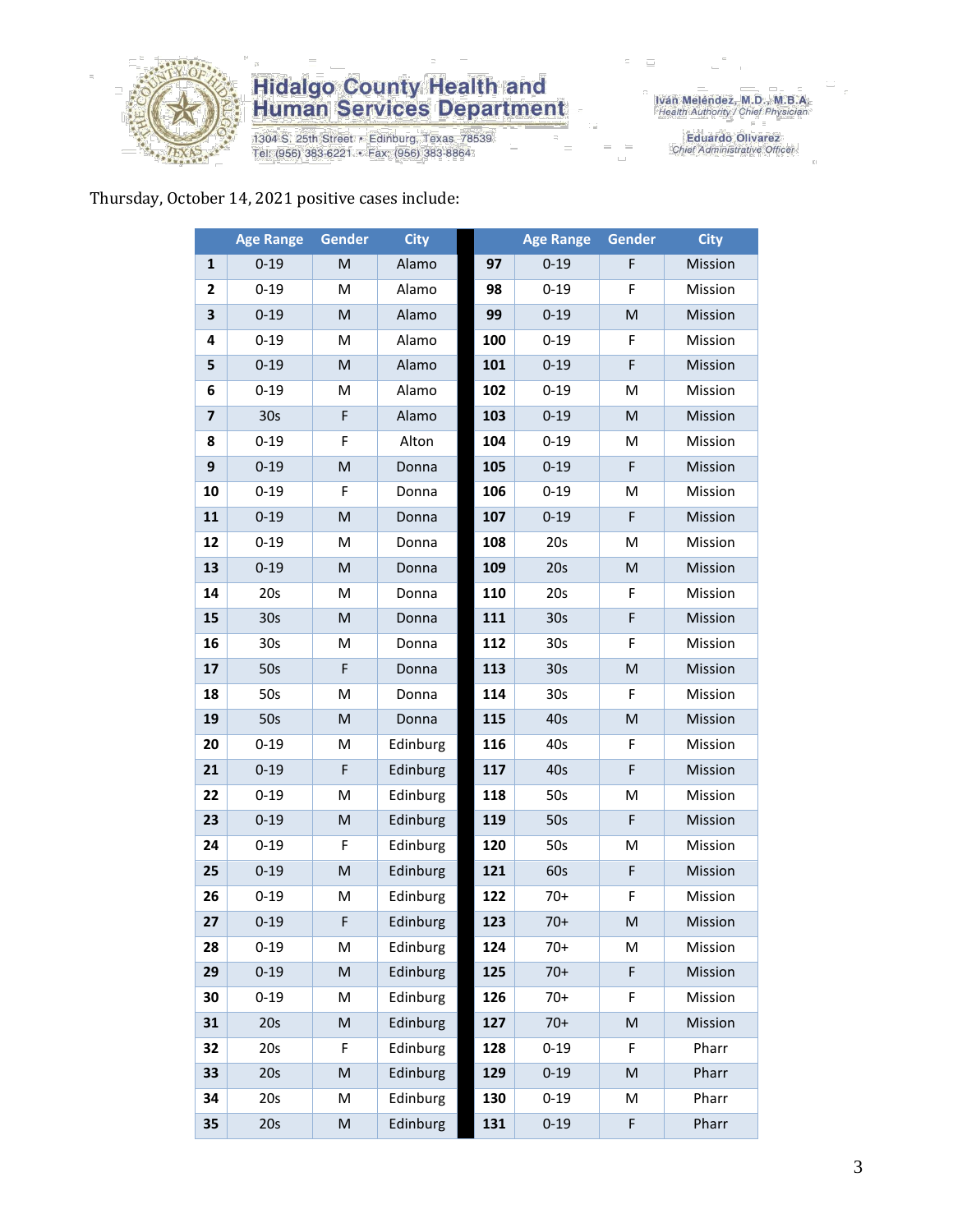

1304 S. 25th Street · Edinburg, Texas 78539 Tel: (956) 383-6221 · Fax: (956) 383-8864

Iván Meléndez, M.D., M.B.A.<br>Health Authority / Chief Physician

Eduardo Olivarez<br>Chief Administrative Officer

| 36 | 30 <sub>s</sub> | M | Edinburg | 132 | $0 - 19$ | M | Pharr       |
|----|-----------------|---|----------|-----|----------|---|-------------|
| 37 | 30 <sub>s</sub> | F | Edinburg | 133 | 20s      | F | Pharr       |
| 38 | 30s             | F | Edinburg | 134 | 40s      | F | Pharr       |
| 39 | 30 <sub>s</sub> | F | Edinburg | 135 | 40s      | F | Pharr       |
| 40 | 40s             | F | Edinburg | 136 | 40s      | M | Pharr       |
| 41 | 40s             | M | Edinburg | 137 | 50s      | M | Pharr       |
| 42 | 40s             | M | Edinburg | 138 | 50s      | F | Pharr       |
| 43 | 40s             | M | Edinburg | 139 | 60s      | M | Pharr       |
| 44 | 40s             | F | Edinburg | 140 | $70+$    | M | Pharr       |
| 45 | 50s             | M | Edinburg | 141 | $0 - 19$ | M | San Juan    |
| 46 | 50s             | M | Edinburg | 142 | $0 - 19$ | F | San Juan    |
| 47 | $70+$           | F | Edinburg | 143 | $0 - 19$ | F | San Juan    |
| 48 | $70+$           | M | Edinburg | 144 | $0 - 19$ | M | San Juan    |
| 49 | $70+$           | M | Edinburg | 145 | 20s      | F | San Juan    |
| 50 | $0 - 19$        | M | Hidalgo  | 146 | 40s      | F | San Juan    |
| 51 | $0 - 19$        | M | Hidalgo  | 147 | 60s      | M | San Juan    |
| 52 | $0 - 19$        | F | Hidalgo  | 148 | $0 - 19$ | F | Undisclosed |
| 53 | $0 - 19$        | M | Hidalgo  | 149 | $0 - 19$ | F | Undisclosed |
| 54 | $0 - 19$        | M | Hidalgo  | 150 | $0 - 19$ | F | Undisclosed |
| 55 | 30 <sub>s</sub> | M | Hidalgo  | 151 | $0 - 19$ | F | Undisclosed |
| 56 | 50s             | M | Hidalgo  | 152 | $0 - 19$ | F | Undisclosed |
| 57 | $70+$           | M | Hidalgo  | 153 | 20s      | M | Undisclosed |
| 58 | $0 - 19$        | M | McAllen  | 154 | 20s      | M | Undisclosed |
| 59 | $0 - 19$        | F | McAllen  | 155 | 40s      | M | Undisclosed |
| 60 | $0 - 19$        | F | McAllen  | 156 | 40s      | M | Undisclosed |
| 61 | $0 - 19$        | F | McAllen  | 157 | 50s      | F | Undisclosed |
| 62 | $0 - 19$        | F | McAllen  | 158 | 50s      | M | Undisclosed |
| 63 | $0 - 19$        | M | McAllen  | 159 | 50s      | F | Undisclosed |
| 64 | $0 - 19$        | F | McAllen  | 160 | 60s      | M | Undisclosed |
| 65 | $0 - 19$        | M | McAllen  | 161 | 60s      | M | Undisclosed |
| 66 | 20s             | F | McAllen  | 162 | 60s      | F | Undisclosed |
| 67 | 20s             | F | McAllen  | 163 | 60s      | F | Undisclosed |
| 68 | 20s             | F | McAllen  | 164 | $70+$    | M | Undisclosed |
| 69 | 20s             | M | McAllen  | 165 | $70+$    | F | Undisclosed |
| 70 | 20s             | M | McAllen  | 166 | $70+$    | M | Undisclosed |
| 71 | 30 <sub>s</sub> | F | McAllen  | 167 | $0 - 19$ | F | Weslaco     |
| 72 | 30s             | F | McAllen  | 168 | $0 - 19$ | F | Weslaco     |
| 73 | 40s             | M | McAllen  | 169 | $0 - 19$ | M | Weslaco     |